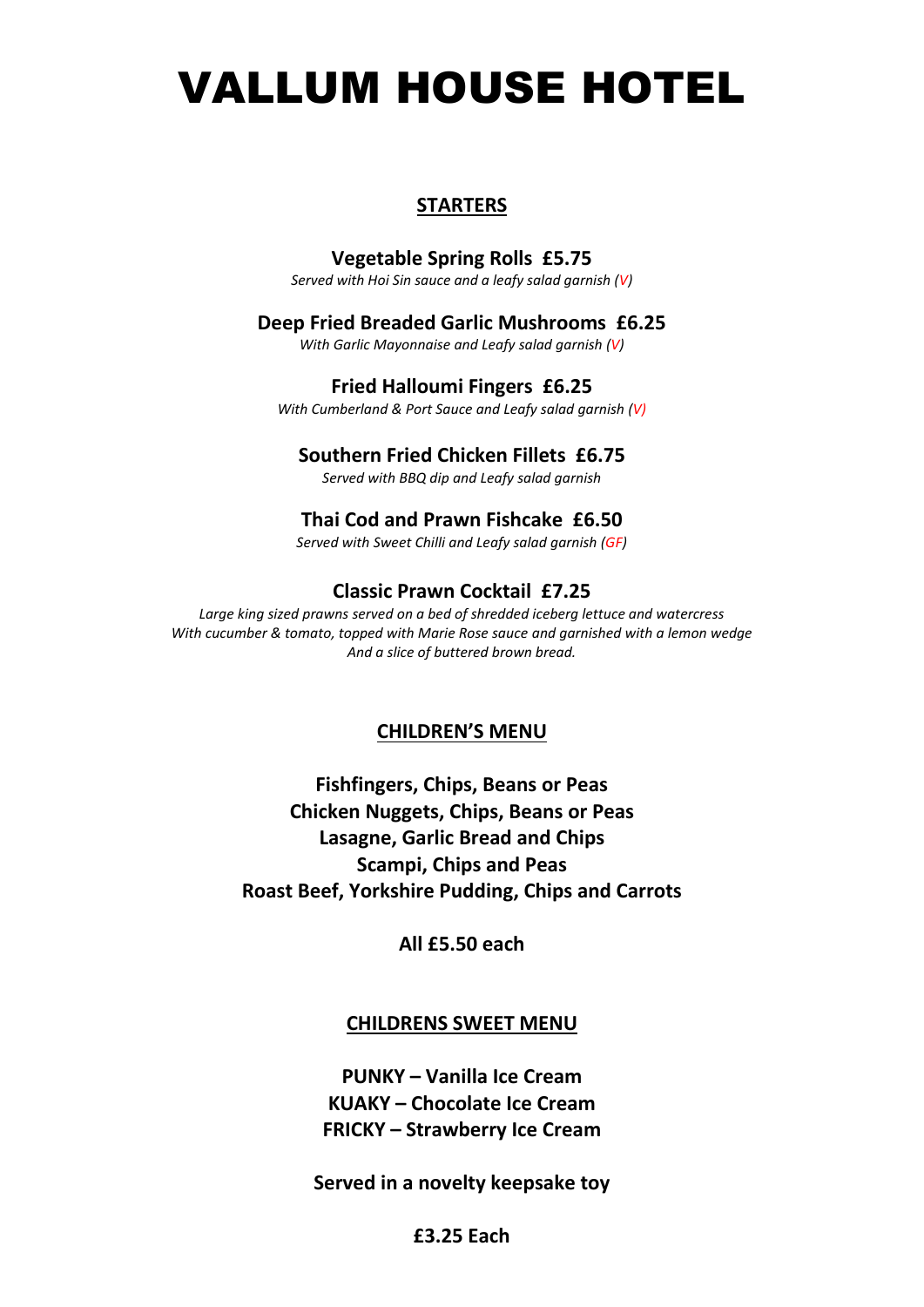# **MAIN COURSES**

# **Deep Fried Breaded Haddock £11.50**

*Served with salad garnish, garden peas and chips.*

#### **Deep Fried Whitby Scampi £11.25**

*Served with salad garnish, garden peas and chips.*

#### **Roast Beef with Yorkshire Pudding £12.50**

*Served with fresh vegetables, roast potatoes and chips. (Gluten free gravy available on request)*

#### **Mediterranean Vegetable Risotto (GF, V) £11.50**

*Roasted vegetables and sun blush tomatoes in a rich white wine Creamy tomato risotto Served with salad garnish, chips and Garlic slices*

#### **Squash and Red Onion Tagine (GF, V) £11.50**

*Roasted Butternut squash and red onion wedges in a sweetly spiced sauce With orange, cinnamon, cranberries and sultanas. Served with basmati rice, naan bread and chips* 

#### **Italian Style Homemade Lasagne £11.50**

*Tender minced beef in our homemade ragu sauce layered with pasta sheets and topped with creamy Bechamel sauce and grated cheddar cheese. Served with salad garnish, chips and Garlic slices.*

#### **Chicken Tikka Masala £13.50**

*Chunks of chicken breast in a creamy tikka masala sauce Served with basmati rice, naan bread and chips.*

#### **Homemade Steak and Ale Pie £12.50**

*Chunks of hand diced steak in a rich gravy and encased in shortcrust pastry. Served with fresh vegetables, roast potatoes and chips*

#### **Grilled Gammon Steak £14.50**

*A horseshoe gammon steak with salad garnish, onion rings, mushrooms, grilled tomato Fried egg and Chips.* 

#### **The Vallum Burger £12.50**

*100% handmade beef steak burger with shredded iceberg lettuce, mayonnaise, sliced tomato, And Cheddar cheese all in a brioche bun and topped with crispy onion rings. Served with chips, homemade slaw and a choice of either caramelised red onion relish, BBQ sauce or Garlic Mayo*

#### **Southern Fried Chicken Burger £11.25**

*Southern fried chicken burger served in a brioche bun with shredded iceberg lettuce, mayo sliced tomato and topped with crispy onion rings. Served with chips, homemade slaw and a choice of either caramelised red onion, BBQ sauce or Garlic Mayo.*

# **PARTIES PLEASE NOTE – BILLS MUST BE PAID AS A PARTY AND NOT INDIVIDUALLY THANK YOU.**